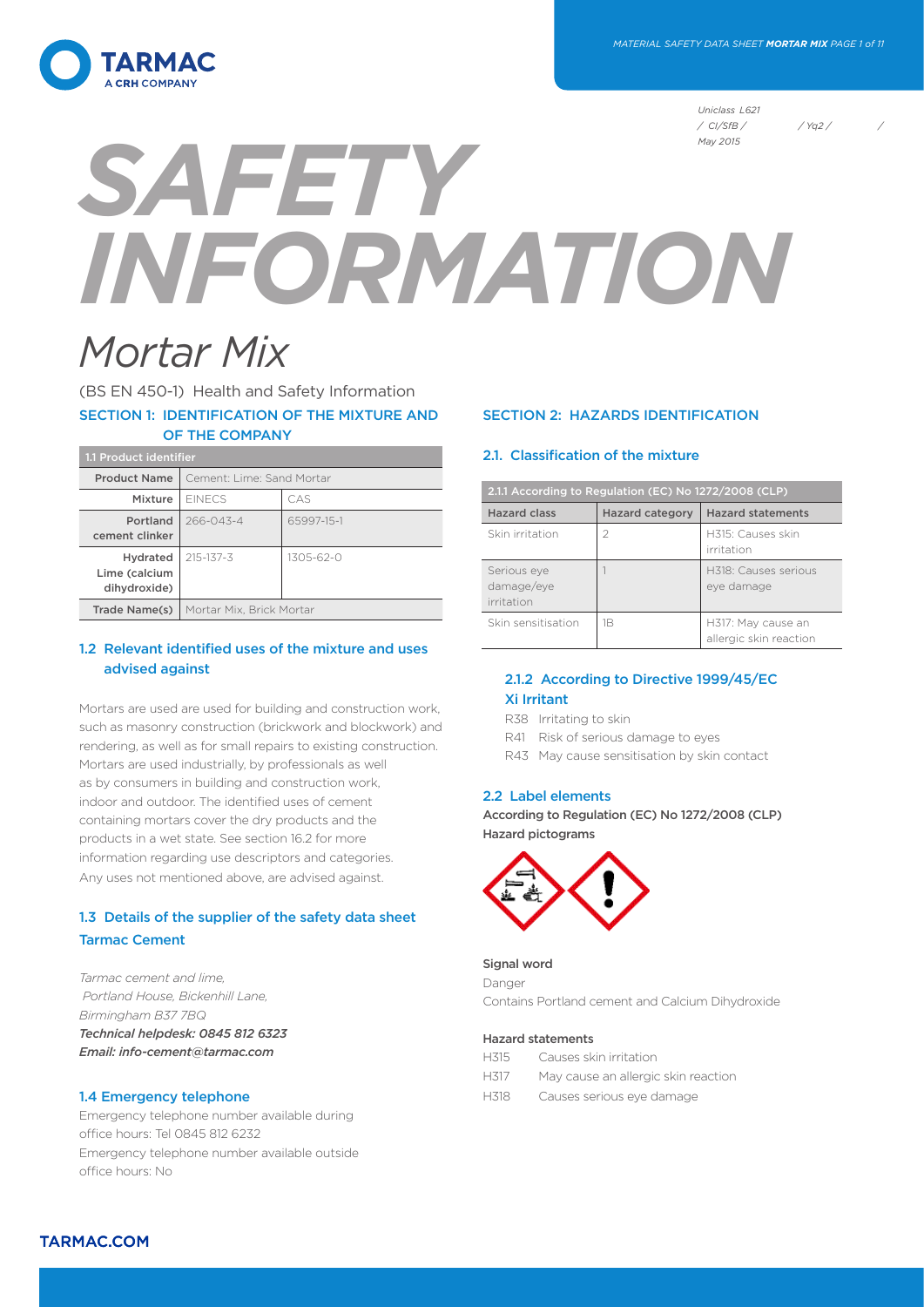

#### Precautionary statements

*P102* Keep out of reach of children *P280* Wear protective gloves/protective clothing/eye protection/face protection *P305+P351+P338+P310: IF IN EYES:* Rinse cautiously with water for several minutes. Remove contact lenses, if present and easy to do Continue rinsing. Immediately call a doctor/physician. *P302+P352+P333+P313: IF ON SKIN:* Wash with plenty of soap and water. If skin irritation or rash occurs: Get medical advice/attention *P261+P304+P340+P312:* Avoid breathing dust/fume/gas/mist /vapours/spray. IF INHALED: Remove victim to fresh air and keep at rest in a position comfortable for breathing. Call a doctor/physician if you feel unwell P501 Dispose of contents/container to: Harden by application of water and dispose of as concrete waste

#### *Supplemental information*

Skin contact with wet (fresh) mortar may cause irritation, dermatitis or burns. May cause damage to products made of aluminium or other non-noble metals.

#### 2.3. Other hazards

Cement does not meet the criteria for PBT or vPvB in accordance with Annex XIII of REACH (Regulation (EC) No 1907/2006). Hydrated lime does not meet the criteria for PBT or vPvB in accordance with Annex XIII of REACH (Regulation (EC) No 1907/2006). Cement dust may cause mechanical irritation of the eyes, skin nose and throat. When mortar reacts with water, for instance in wet (fresh) mortar, or when it becomes damp, a strong alkaline solution is produced. Due to the high alkalinity, wet cement may provoke skin and eye irritation. Cement in the mortar is either naturally low in soluble chromium VI or reducing agents have been added to control the levels of sensitising soluble chromium (VI) to below 2 ppm (0.0002%) of the total dry weight of the cement ready for use according to legislation specified under Section 15.

# SECTION 3: COMPOSITION/INFORMATION ON INGREDIENTS

# 3.1. Substances

Not Appliable

# 3.2. Mixtures

Contains less than 1% crystalline silica

| Information on ingredients                        |                             |                                                                                                                                                                          |                                                                                                                                   |  |
|---------------------------------------------------|-----------------------------|--------------------------------------------------------------------------------------------------------------------------------------------------------------------------|-----------------------------------------------------------------------------------------------------------------------------------|--|
| Substance                                         |                             | Portland cement<br>clinker                                                                                                                                               | Hydrated<br>Lime (calcium<br>dihydroxide)                                                                                         |  |
| <b>Concentration range</b><br>(%by wt in cement)  |                             | 5-100%                                                                                                                                                                   | < 5%                                                                                                                              |  |
| <b>Registration No</b>                            |                             |                                                                                                                                                                          | 01-2119475151-45-<br>0135                                                                                                         |  |
| <b>EINECS</b>                                     |                             | 266-043-4                                                                                                                                                                | 215-137-3                                                                                                                         |  |
| CAS                                               |                             | 65997-15-1                                                                                                                                                               | 1305-62-0                                                                                                                         |  |
| Classification<br>67/548/EEC                      | Symb<br>[C&L]               | Х,                                                                                                                                                                       | Х,                                                                                                                                |  |
|                                                   | R                           | R37<br><b>R38</b><br>R41<br>R43                                                                                                                                          | <b>R37</b><br><b>R38</b><br>R41                                                                                                   |  |
| Classification<br>Regulation<br>(EC)<br>1272/2008 | Hazard<br>Class<br>Category | Skin Irritation cat 2.<br>Serious eye<br>damage/eye<br>irritation cat 1.<br>Skin sensitisation<br>cat 1. STOT SE<br>respiratory tract<br>irritation cat 3.               | Skin Irritation<br>cat 2. Serious<br>eye damage/<br>eye irritation<br>cat 1. STOT SE<br>respiratory tract<br>irritation<br>cat 3. |  |
|                                                   | Hazard<br>Statement         | H315: Causes skin<br>irritation<br>H318: Causes serious<br>eye damage<br>H317: May cause an<br>allergic skin<br>reaction<br>H335: May cause<br>respiratory<br>irritation | 315: Causes skin<br>irritation<br>H318: Causes<br>serious eye<br>damage<br>H335: May<br>cause<br>respiratory<br>irritation        |  |

# SECTION 4: FIRST AID MEASURES

# 4.1. Description of first aid measures

#### *General notes*

No personal protective equipment is needed for first aid responders. First aid workers should avoid contact with wet cement mortar.

#### *Following contact with eyes*

Do not rub eyes in order to avoid possible cornea damage as a result of mechanical stress.

Remove contact lenses if any. Incline head to injured eye, open the eyelid(s) widely and flush eye(s) immediately by thoroughly rinsing with plenty of clean water for at least 20 minutes to remove all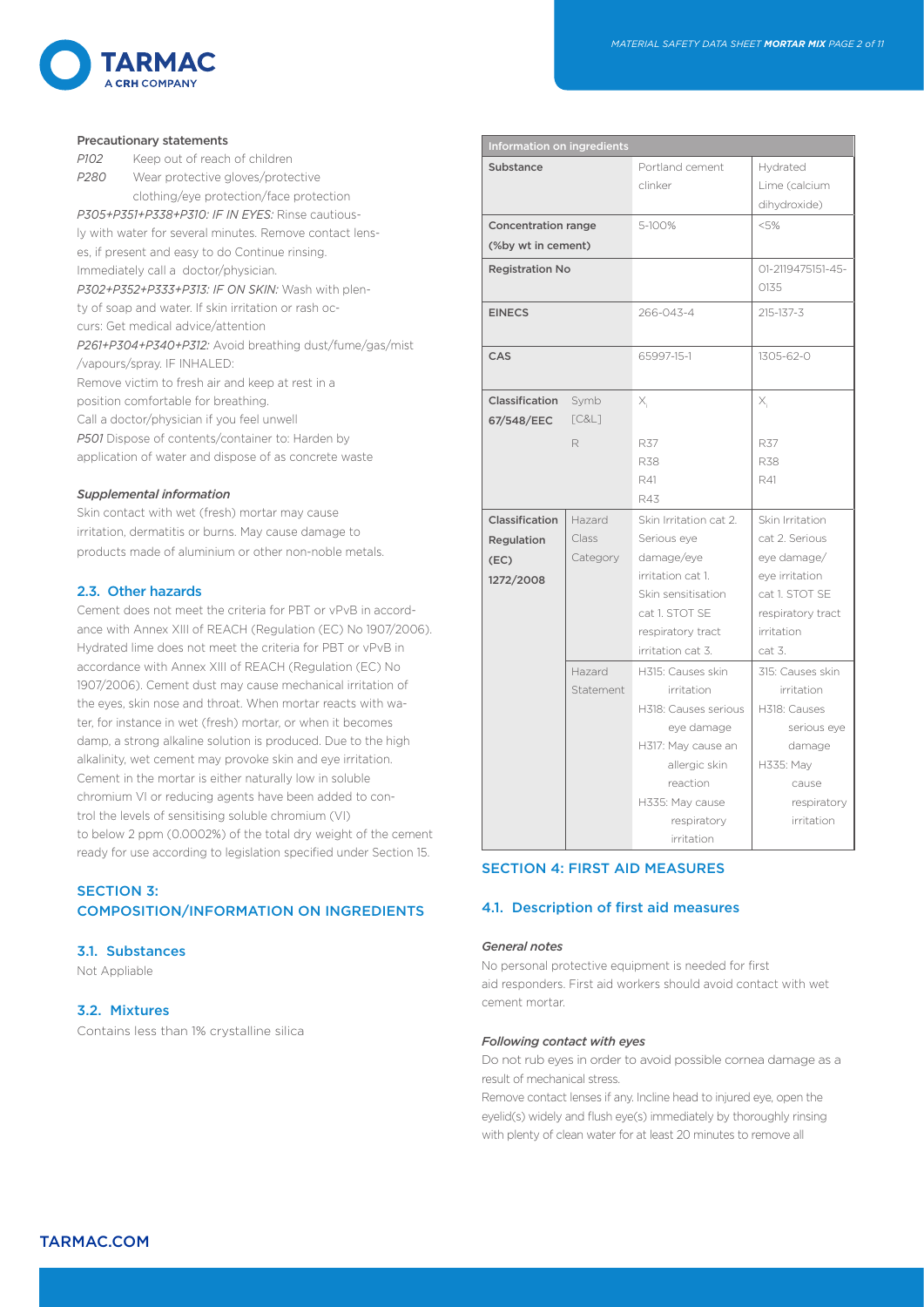

particles. Avoid flushing particles into uninjured eye. If possible, use isotonic water (0.9% NaCl). Contact a specialist of occupational medicine or an eye specialist.

#### *Following skin contact*

For dry cement, remove and rinse abundantly with water. For wet cement, wash skin with plenty of water. Remove contaminated clothing, footwear, watches, etc. and clean thoroughly before re-using them. Seek medical treatment in all cases of irritation or burns.

#### *Following inhalation*

Move the person to fresh air. Dust in throat and nasal passages should clear spontaneously. Contact a physician if irritation persists or later develops or if discomfort, coughing or other symptoms persist.

#### *Following ingestion*

Do not induce vomiting. If the person is conscious, wash out mouth with water and give plenty of water to drink. Get immediate medical attention.

# 4.2. Most important symptoms and effects, both acute and delayed

*Eyes:* Eye contact with mortar (dry or wet) may cause serious and potentially irreversible injuries.

**Skin:** Mortar may have an irritating effect on moist skin (due to sweat or humidity) after prolonged contact or may cause contact dermatitis after repeated contact.

Prolonged skin contact with wet mortar may cause serious burns because they develop without pain being felt (for example when kneeling in wet concrete even when wearing trousers). For more details see Reference (1).

*Inhalation:* Repeated inhalation of dust from dry mortar over a long period of time increases the risk of developing lung diseases

*Medical conditions aggravated by exposure:* Inhaling mortar dust may aggravate existing respiratory system disease(s) and/or medical conditions such as emphysema or asthma and/or existing skin and/or eye conditions.

*Environment:* Under normal use, mortar is not hazardous to the environment.

# 4.3. Indication of any immediate medical attention and special treatment needed

If in eyes, obtain prompt consultation, preferably from an ophthalmologist as this is the most severe hazard associated with the product. When contacting a doctor/physician, take this SDS or the product label with you.

# SECTION 5: FIRE-FIGHTING MEASURES

#### 5.1. Extinguishing media

Mortar is not flammable.

# 5.2. Special hazards arising from the substance or mixture

Mortars are non-combustible and non-explosive and will not facilitate or sustain the combustion of other materials.

# 5.3. Advice for fire-fighters

Mortar poses no fire-related hazards. No need for special protective equipment for fire-fighters.

#### SECTION 6: ACCIDENTAL RELEASE MEASURES

# 6.1. Personal precautions, protective equipment and emergency procedures

#### 6.1.1 For non-emergency personnel

Wear protective equipment as described under Section 8 and follow the advice for safe handling and use given under Section 7.

#### 6.1.2 For emergency responders

Emergency procedures are not required. However, respiratory protection is needed in situations with high dust levels.

#### 6.2. Environmental precautions

Do not wash concrete down sewage and drainage systems or into bodies of water (e.g. streams). Avoid release to the environment. Spillages or uncontrolled discharges into watercourses must be alerted to the appropriate regulatory body.

# 6.3. Methods and material for containment and cleaning up

Collect the spillage in a dry state if possible.

#### *Dry mortar*

Use clean-up methods such as vacuum clean-up or vacuum extraction (Industrial portable units, equipped with high efficiency air filters (EPA and HEPA filters, EN 1822-1:2009) or equivalent technique) which do not cause airborne dispersion. Never use compressed air.

Alternatively, wipe-up the dust by mopping, wet brushing or by using water sprays or hoses (fine mist to avoid that the dust becomes airborne) and remove slurry.

If not possible, remove by slurrying with water (see wet mortar).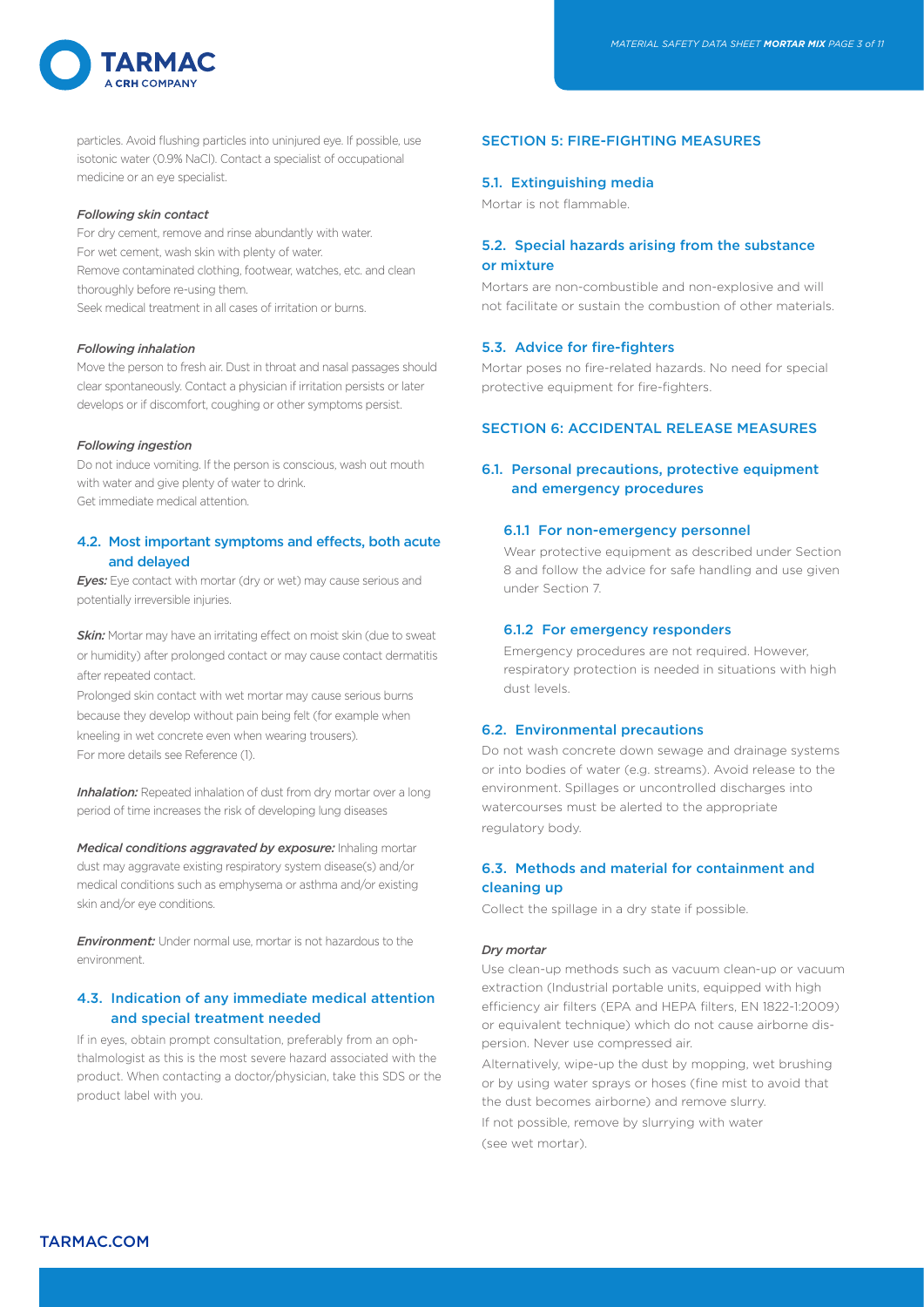

When wet cleaning or vacuum cleaning is not possible and only dry cleaning with brushes can be done, ensure that the workers wear the appropriate personal protective equipment and prevent dust from spreading.

Avoid inhalation of mortar dust and contact with skin. Place spilled materials into a container. Solidify before disposal as described under Section 13.

#### *Wet mortar*

Clean up wet mortar and place in a container. Allow material to dry and solidify before disposal as described under Section 13.

#### 6.4. Reference to other sections

See sections 8 and 13 for more details.

# SECTION 7: HANDLING AND STORAGE

Do not handle or store near food and beverages or smoking materials.

#### 7.1. Precautions for safe handling

The so-called "Good practice guides" which contain advice on safe handling practices can be found from: http://www. nepsi.eu/good-practice-guide.aspx. These good practices have been adopted under the Social Dialogue "Agreement on Workers' Health Protection through the Good Handling and Use of Crystalline Silica and Products containing it by Employee and Employer European sectoral associations, among which CEMBUREAU.

# 7.1.1 Protective measures

Follow the recommendations as given under Section 8. To clean up dry mortar, see Subsection 6.3.

#### *Measures to prevent fire*

Not applicable.

#### *Measures to prevent aerosol and dust generation*

Do not sweep. Use dry clean-up methods such as vacuum clean-up or vacuum extraction, which do not cause airborne dispersion. Do not blow off dust with compressed air.

#### *Measure to protect the environment*

No particular measures.

# 7.1.2 Information on general occupational hygiene

Avoid inhalation.

Do not eat or smoke when using the product. Use protective clothing and gloves to avoid skin contact. Plastic (nitrile) covered cotton gloves are preferred to leather gloves. In a dusty environment, wear dust mask and protective goggles.

Cleanse skin thoroughly after use and apply a skin care product. Change any wet clothing, shoes or gloves immediately. Contaminated work clothing should not be taken home.

# 7.2. Conditions for safe storage, including any incompatibilities

Packed mortar products should be stored in unopened bags clear of the ground in cool, dry conditions and protected from excessive draught in order to avoid degradation of quality. Bags should be stacked in a stable manner. Do not use aluminium containers for the storage or transport of wet cement containing mixtures such as mortar due to incompatibility of the materials.

# 7.3. Specific end use(s)

No additional information for the specific end uses  $(sap *a**ction** 12)$ 

# 7.4. Control of soluble Cr (VI)

For mortar containing cements treated with a Cr (VI) reducing agent according to the regulations given in Section 15, the effectiveness of the reducing agent diminishes with time. Therefore, mortar bags and/ or delivery documents will contain information on the packaging date, the storage conditions and the storage period appropriate to maintaining the activity of the reducing agent and to keeping the content of soluble chromium VI below 0.0002 % of the total dry weight of the cement ready for use, according to EN 196-10. They will also indicate the appropriate storage conditions for maintaining the effectiveness of the reducing agent.

# SECTION 8: EXPOSURE CONTROLS/PERSONAL **PROTECTION**

# 8.1. Control parameters

#### 8.1.1 Exposure limit values

Hydrated Lime (CAS No. 1305-62-0)

• 5 mg/m3

Portland cement (CAS No. 65997-15-1)

- Total inhalable dust 10 mg/m3
- Respirable dust 4 mg/m3

| <b>DNEL</b>       |                |                                          |
|-------------------|----------------|------------------------------------------|
| Use               | $PCs*$         | <b>DNELS</b>                             |
| Professional or   | 9а,            | Inhalation: 4 mg/m3 (as respirable dust) |
| Consumer (DIY)    | 9 <sub>b</sub> | over an 8 hour shift                     |
| use as a building |                | Dermal: Could not be derived             |
| and construction  |                | (see ES, section 16)                     |
| material          |                | Oral: Could not be derived               |
|                   |                | (see ES, section 16)                     |

\*PC's are identified uses and defined in section 16.2

TARMAC.COM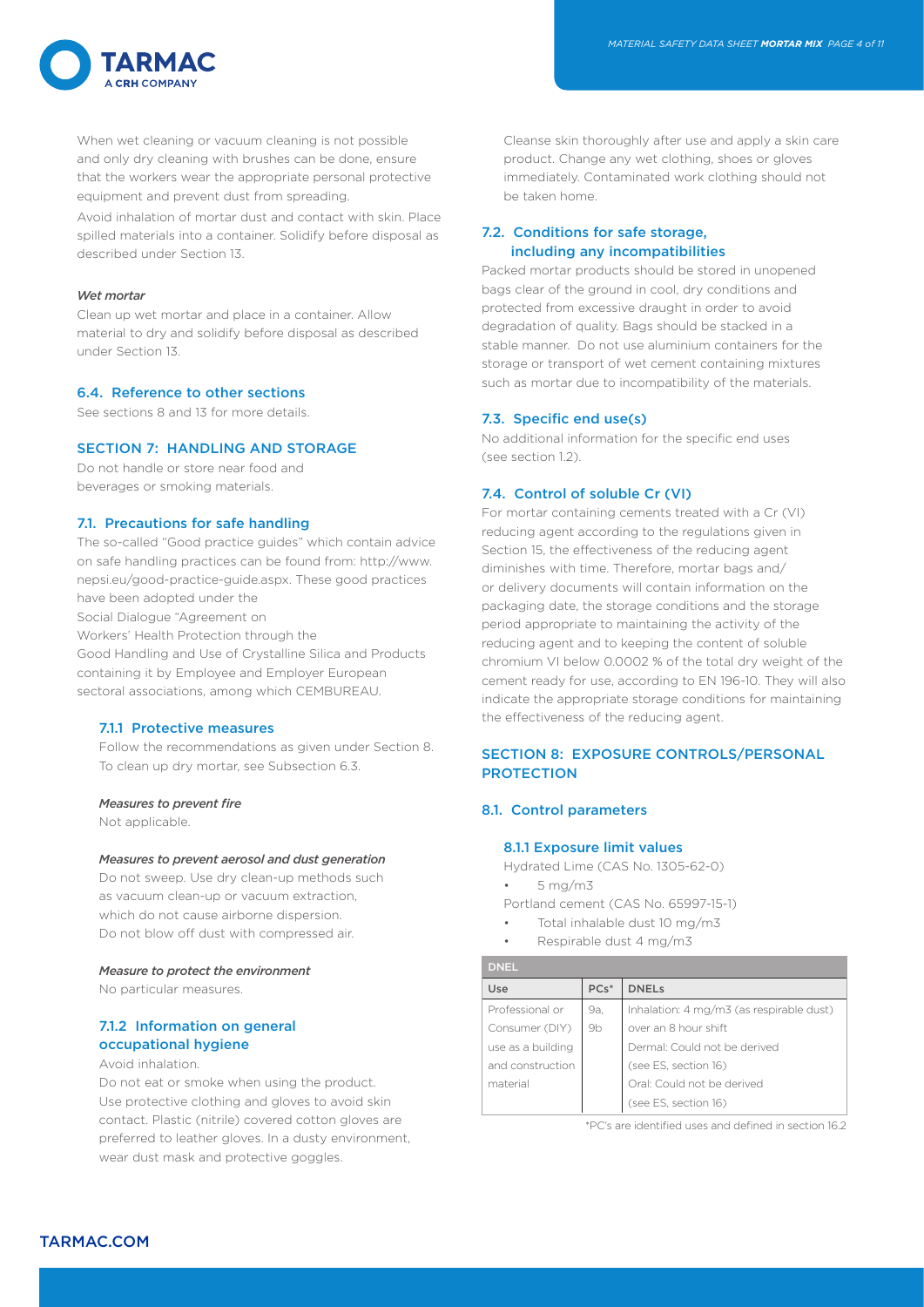

| <b>PNEC</b>                  |                       |                    |
|------------------------------|-----------------------|--------------------|
| <b>Hazard Assessment</b>     |                       | PNEC               |
| Aqua                         | Freshwater            | $0.49$ mg/L        |
|                              | Marine Water          | $0.32$ mg/L        |
|                              | Intermittent Releases | 1080 mg/kg soil dw |
| STP (Sewage Treatment Plant) |                       | $3$ mg/L           |
|                              |                       | 1080 mg/kg soil dw |

#### 8.2. Exposure controls

#### 8.2.1 Appropriate engineering controls

Measures to reduce generation of dust and to avoid dust propagating in the environment such as dedusting, exhaust ventilation and dry clean-up methods which do not cause airborne dispersion. Do not blow off dust using compressed air.

| Use                   | Professional or Consumer (DIY) use as a building and<br>construction material                                                |
|-----------------------|------------------------------------------------------------------------------------------------------------------------------|
| $PCs*$                | 9a. 9b                                                                                                                       |
| <b>Exposure</b>       | Several minutes - hours. 2 times per year. 1.25 m <sup>3</sup> /hr:<br>Light working conditions                              |
| Localised<br>controls | Protective goggles as well as face masks during dusty<br>work. Work gloves should be chosen carefully (see<br>section 8.2.2) |
| Efficiency            | Not defined                                                                                                                  |

# 8.2.2 Individual protection measures such as personal protection equipment

#### *General*

During work avoid kneeling in fresh mortar or concrete wherever possible. If kneeling is absolutely necessary then appropriate waterproof personal protective equipment must be worn.

Do not eat, drink or smoke when working with cement to avoid contact with skin or mouth.

Before starting to work with cement, apply a barrier cream and reapply it at regular intervals.

Immediately after working with cement or cementcontaining materials, workers should wash or shower or use skin moisturisers. Remove contaminated clothing, footwear, watches, etc. and clean thoroughly before re-using them.

#### *Eye/face protection*

Wear approved glasses or safety goggles according to EN 166 when handling dry or wet cement to prevent contact with eyes.

#### *Skin protection*

Use watertight, wear- and alkali-resistant protective gloves (e.g. nitrile soaked cotton gloves with CE marking) internally lined with cotton; boots; closed long-sleeved protective clothing as well as skin care products (e.g. barrier creams) to protect the skin from prolonged contact with wet cement. Particular care should be taken to ensure that wet cement does not enter the boots. For the gloves, respect the maximum wearing time to avoid skin problems. In some circumstances, such as when laying concrete or screed, waterproof trousers or kneepads are necessary. Choose work gloves carefully, Leather gloves can become wet and can facilitate burns. When working in a wet environment, cotton gloves with plastic covering (nitrile) are better. Wear gauntlet gloves during overhead work because they can considerably reduce the amount of humidity which permeates the working clothes.

#### *Respiratory protection*

When a person is potentially exposed to dust levels above exposure limits, use appropriate respiratory protection. The type of respiratory protection should be adapted to the dust level and conform to the relevant EN standard, (e.g. EN 149, EN 140, EN 14387, EN 1827) or national standard.

 An overview of the APFs of different RPE (according to EN 529:2005) can be found in the glossary of MEASE (16).

 Any RPE as defined above shall only be worn if the following principles are implemented in parallel: The duration of work (compare with "duration of exposure" above) should reflect the additional physiological stress for the worker due to the breathing resistance and mass of the RPE itself, due to the increased thermal stress by enclosing the head. In addition, it shall be considered that the worker's capability of using tools and of communicating are reduced during the wearing of RPE.

 For reasons as given above, the worker should therefore be (i) healthy (especially in view of medical problems that may affect the use of RPE), (ii) have suitable facial characteristics reducing leakages between face and mask (in view of scars and facial hair). The recommended devices above which rely on a tight face seal will not provide the required protection unless they fit the contours of the face properly and securely.

 The employer and self-employed persons have legal responsibilities for the maintenance and issue of respiratory protective devices and the management of their correct use in the workplace.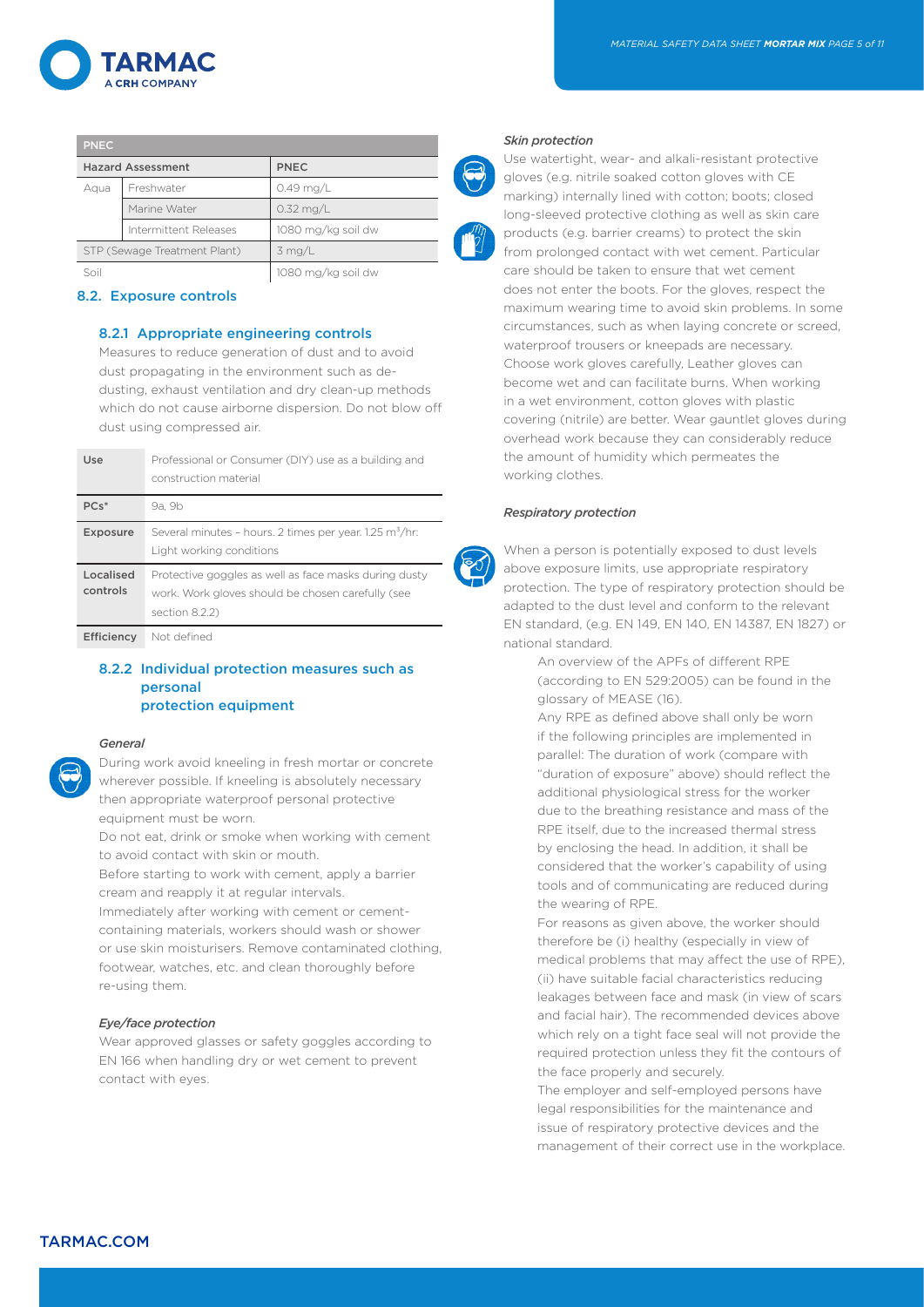

Therefore, they should define and document a suitable policy for a respiratory protective device programme including training of the workers

# *Thermal hazards*

Not applicable.

# 8.2.3 Environmental exposure controls

Environmental exposure control for the emission of cement particles into air has to be in accordance with the available technology and regulations for the emission of general dust particles.

*Air:* Environmental exposure control for the emission of cement particles into air has to be in accordance with the available technology and regulations for the emission of general dust particles.

*Water:* Do not wash cement into sewage systems or into bodies of water, to avoid high pH. Above pH 9 negative ecotoxicological impacts are possible.

*Soil and terrestrial environment:* No special emission control measures are necessary for the exposure to the terrestrial environment.

# SECTION 9: PHYSICAL AND CHEMICAL **PROPERTIES**

# 9.1 Information on basic physical and chemical properties

- (a) Appearance: Dry cement is a finely ground solid inorganic material (grey or white powder). Main particle size: 5-30 µm
- (b) Odour: Odourless
- (c) Odour threshold: No odour threshold, odourless
- (d) pH: (T = 20°C in water, water-solid ratio 1:2): 11-13.5
- (e) Melting point: > 1 250 °C
- (f) Initial boiling point and boiling range: Not applicable as under normal atmospheric conditions, melting point >1 250°C
- (g) Flash point: Not applicable as is not a liquid
- (h) Evaporation rate: Not applicable as is not a liquid
- (i) Flammability (solid, gas): Non-combustible solid which does not cause or contribute to fire through friction
- (j) Upper/lower flammability or explosive limits: Not applicable as is not a flammable gas
- (k) Vapour pressure: Not applicable as melting point > 1250 °C
- (l) Vapour density: Not applicable as melting point > 1250 °C
- (m) Relative density: 2.75-3.20; Apparent density: 0.9-  $1.5 \text{ g/cm}^3$
- (n) Solubility(ies) in water (T = 20 °C): slight (0.1-1.5 g/l)
- (o) Partition coefficient: n-octanol/water: Not applicable as product is an inorganic mixture
- (p) Auto-ignition temperature: Not applicable (no pyrophoricity – no organo-metallic, organometalloid or organo-phosphine bindings or of their derivatives, and no other pyrophoric constituent in the composition)
- (q) Decomposition temperature: Not applicable as no organic peroxide present
- (r) Viscosity: Not applicable as not a liquid
- (s) Explosive properties: Not applicable. Not explosive or pyrotechnic. Not in itself capable by chemical reaction of producing gas at such temperature and pressure and at such a speed as to cause damage to the surroundings. Not capable of a self-sustaining exothermic chemical reaction.
- (t) Oxidising properties: Not applicable as does not cause or contribute to the combustion of other materials

#### 9.2. Other information

Not applicable.

# SECTION 10: STABILITY AND REACTIVITY

#### 10.1. Reactivity

When mixed with water, cements will harden into a stable mass that is not reactive in normal environments.

#### 10.2 Chemical stability

Dry cements are stable as long as they are properly stored (see Section 7) and compatible with most other building materials. They should be kept dry. Contact with incompatible materials should be avoided. Wet cement is alkaline and incompatible with acids, with ammonium salts, with aluminium or other non-noble metals. Cement dissolves in hydrofluoric acid to produce corrosive silicon tetrafluoride gas. Cement reacts with water to form silicates and calcium hydroxide. Silicates in cement react with powerful oxidizers such as fluorine, boron trifluoride, chlorine trifluoride, managanese trifluoride, and oxygen difluoride.

# 10.3. Possibility of hazardous reactions

Mortar Mix does not cause hazardous reactions.

# 10.4. Conditions to avoid

Humid conditions during storage may cause lump formation and loss of product quality.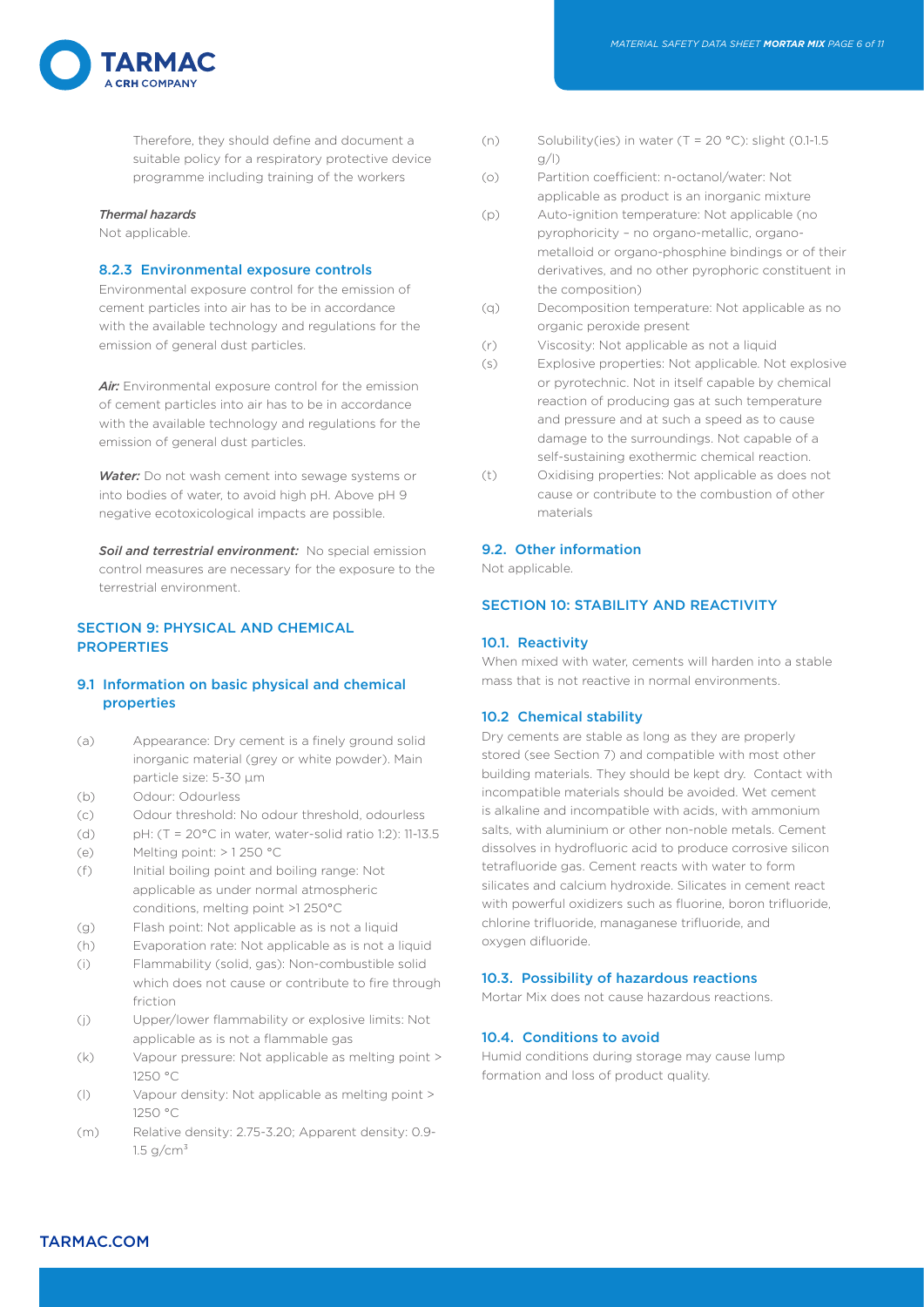

# 10.5. Incompatible materials

Information on toxicological effects

Acids, ammonium salts, aluminium or other non-noble metals. Uncontrolled use of aluminium powder in wet mortar should be avoided as hydrogen is produced. Wet cement is alkaline and incompatible with acids, with ammonium salts, with aluminium or other non-noble metals. Cement dissolves in hydrofluoric acid to produce corrosive silicon tetrafluoride gas.

#### 10.6. Hazardous decomposition products

Uncontrolled use of aluminium powder in wet mortar should be avoided as hydrogen is produced. Cement dissolves in hydrofluoric acid to produce corrosive silicon tetrafluoride gas.

# SECTION 11: TOXICOLOGICAL INFORMATION

# 11.1. Information on toxicological effects

| imormation on toxicological enects   |                |                                                                                                                                                                                                                                                                                                                                                                                                                                                                                                                                                                                                                                                                                                          |                         |  |
|--------------------------------------|----------------|----------------------------------------------------------------------------------------------------------------------------------------------------------------------------------------------------------------------------------------------------------------------------------------------------------------------------------------------------------------------------------------------------------------------------------------------------------------------------------------------------------------------------------------------------------------------------------------------------------------------------------------------------------------------------------------------------------|-------------------------|--|
| <b>Hazard class</b>                  | Cat            | <b>Effect</b>                                                                                                                                                                                                                                                                                                                                                                                                                                                                                                                                                                                                                                                                                            | Reference               |  |
| Acute toxicity -<br>dermal           | $\overline{a}$ | Limit test, rabbit, 24 hours contact, 2,000 mg/kg body weight - no lethality.<br>Based on available data, the classification criteria are not met                                                                                                                                                                                                                                                                                                                                                                                                                                                                                                                                                        | (2)                     |  |
| Acute toxicity-<br><i>inhalation</i> | $\overline{a}$ | No acute toxicity by inhalation observed.<br>Based on available data, the classification criteria are not met.                                                                                                                                                                                                                                                                                                                                                                                                                                                                                                                                                                                           | (9)                     |  |
| Acute toxicity - oral                | $\sim$         | Based on available data, the classification criteria are not met.                                                                                                                                                                                                                                                                                                                                                                                                                                                                                                                                                                                                                                        | Literature survey       |  |
| Skin corrosion/<br>irritation        | $\overline{2}$ | Cement (in mortar) in contact with wet skin may cause thickening, cracking or fissuring of<br>the skin. Prolonged contact in combination with abrasion may cause severe burns.                                                                                                                                                                                                                                                                                                                                                                                                                                                                                                                           | (2)<br>Human experience |  |
| Serious eye<br>damage/irritation     | $\mathbf{1}$   | Portland cement clinker caused a mixed picture of corneal effects and the calculated irritation<br>index was 128.<br>Mortar contains Portland cement clinker and hydrated lime<br>Direct contact with cement (in mortar) may cause corneal damage by mechanical stress,<br>immediate or delayed irritation or inflammation. Direct contact by larger amounts of dry<br>cement (in mortar) or splashes of wet mortar may cause effects ranging from moderate eye<br>irritation (e.g. conjunctivitis or blepharitis) to chemical burns and blindness                                                                                                                                                       | (10), (11)              |  |
| Skin sensitisation                   | 1B             | Some individuals may develop eczema upon exposure to wet cement dust from mortar,<br>caused either by the high pH which induces irritant contact dermatitis after prolonged<br>contact, or by an immunological reaction to soluble Cr (VI) which elicits allergic contact<br>dermatitis.<br>The response may appear in a variety of forms ranging from a mild rash to severe dermatitis<br>and is a combination of the two above mentioned mechanisms.<br>If the cement contains a soluble Cr (VI) reducing agent and as long as the mentioned<br>period of effectiveness of the chromate reduction is not exceeded, a sensitising effect is not<br>expected [Reference (3)].                            | (3), (4), (17)          |  |
| Respiratory<br>sensitisation         |                | There is no indication of sensitisation of the respiratory system.<br>Based on available data, the classification criteria are not met.                                                                                                                                                                                                                                                                                                                                                                                                                                                                                                                                                                  | (1)                     |  |
| Germ cell<br>mutagenicity            |                | No indication.<br>Based on available data, the classification criteria are not met.                                                                                                                                                                                                                                                                                                                                                                                                                                                                                                                                                                                                                      | (12), (13)              |  |
| Carcinogenicity                      |                | No causal association has been established between Portland cement or Hydrated Lime<br>exposure and cancer.<br>The epidemiological literature does not support the designation of Portland cement as a<br>suspected human carcinogen.<br>Portland cement is not classifiable as a human carcinogen (According to ACGIH A4: Agents<br>that cause concern that they could be carcinogenic for humans but which cannot be<br>assessed conclusively because of a lack of data. In vitro or animal studies do not provide<br>indications of carcinogenicity that are sufficient to classify the agent with one of the other<br>notations.). Based on available data, the classification criteria are not met. | (1)<br>(14)             |  |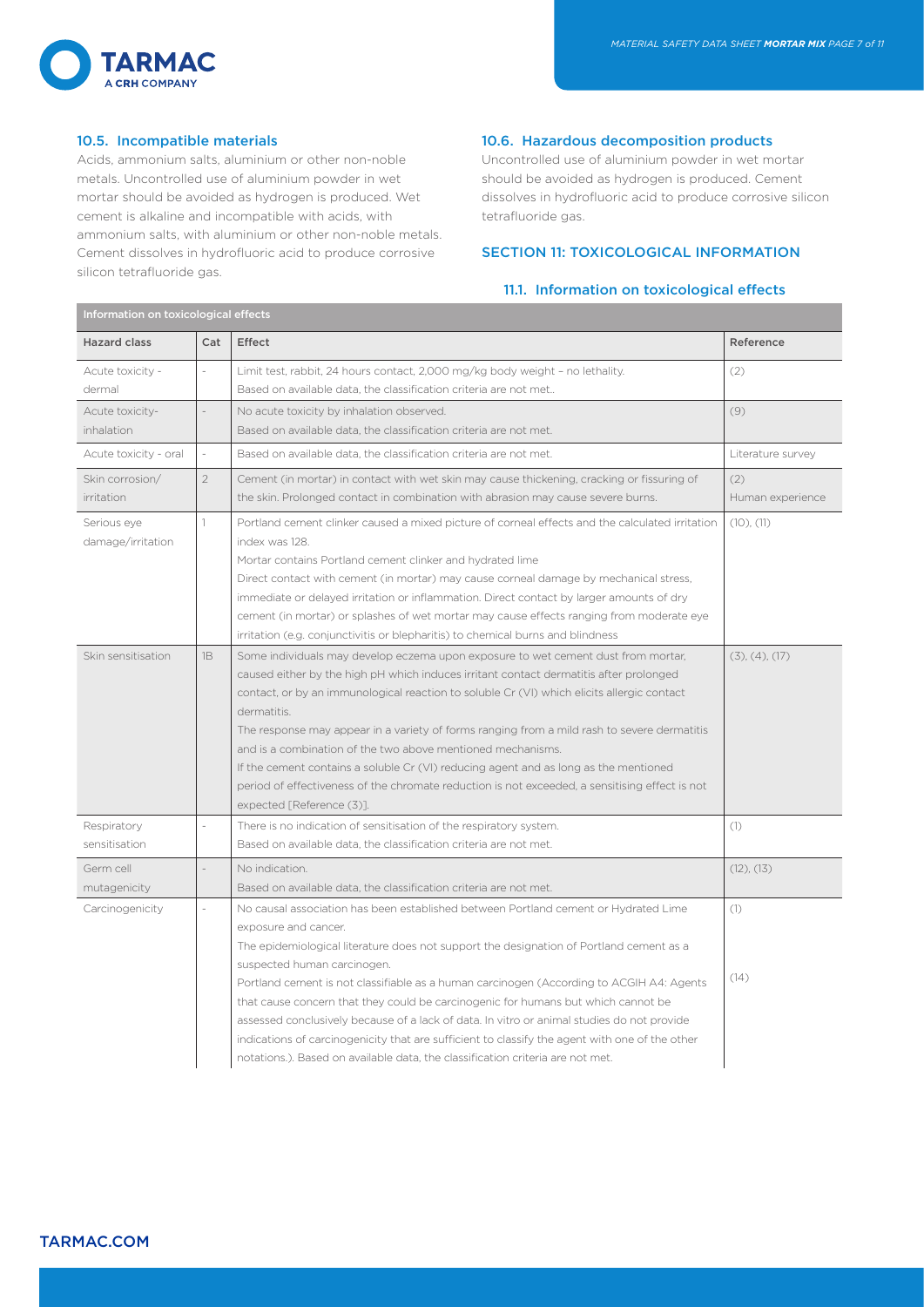

| Information on toxicological effects (continued) |     |                                                                                                                                                                                                                                                                                                                                                                                                                                                                                                                                                                                                                                                                                                                                                          |                  |
|--------------------------------------------------|-----|----------------------------------------------------------------------------------------------------------------------------------------------------------------------------------------------------------------------------------------------------------------------------------------------------------------------------------------------------------------------------------------------------------------------------------------------------------------------------------------------------------------------------------------------------------------------------------------------------------------------------------------------------------------------------------------------------------------------------------------------------------|------------------|
| <b>Hazard class</b>                              | Cat | Effect                                                                                                                                                                                                                                                                                                                                                                                                                                                                                                                                                                                                                                                                                                                                                   | Reference        |
| Reproductive                                     |     | Based on available data, the classification criteria are not met.                                                                                                                                                                                                                                                                                                                                                                                                                                                                                                                                                                                                                                                                                        | No evidence from |
| toxicity                                         |     |                                                                                                                                                                                                                                                                                                                                                                                                                                                                                                                                                                                                                                                                                                                                                          | human experience |
| STOT-single<br>exposure                          |     | Product overall is not considered classified. The additivity method in accordance with Section<br>3.8.3.4.4. of CLP1272/2008 has been undertaken and it was found that <20% components are<br>classified as STOT SE 3.<br>Cement and hydrated lime dust from mortar may irritate the throat and respiratory tract.<br>Coughing, sneezing, and shortness of breath may occur following exposures in excess of<br>occupational exposure limits.<br>Overall, the pattern of evidence clearly indicates that occupational exposure to cement dust<br>has produced deficits in respiratory function. However, evidence available at the present<br>time is insufficient to establish with any confidence the dose-response relationship for these<br>effects. | (1)              |
| STOT-repeated<br>exposure                        |     | There is an indication of COPD. The effects are acute and due to high exposures.<br>No chronic effects or effects at low concentration have been observed.<br>Based on available data, the classification criteria are not met.                                                                                                                                                                                                                                                                                                                                                                                                                                                                                                                          | (15)             |
| Aspiration hazard                                |     | Not applicable as cements are not used as an aerosol.                                                                                                                                                                                                                                                                                                                                                                                                                                                                                                                                                                                                                                                                                                    |                  |

# SECTION 12: ECOLOGICAL INFORMATION

# 12.1. Toxicity

The product is not hazardous to the environment. Ecotoxicological tests with Portland cement on Daphnia magna [Reference (5)] and Selenastrum coli [Reference (6)] have shown little toxicological impact. Therefore LC50 and EC50 values could not be determined [Reference (7)]. There is no indication of sediment phase toxicity [Reference (8)]. The addition of large amounts of cement to water may, however, cause a rise in pH and may, therefore, be toxic to aquatic life under certain circumstances.

# 12.2. Persistence and degradability

Not relevant. After hardening, cement presents no toxicity risks.

#### 12.3. Bioaccumulative potential

Not relevant. After hardening, cement presents no toxicity risks.

# 12.4. Mobility in soil

Not relevant. After hardening, cement presents no toxicity risks.

# 12.5. Results of PBT and vPvB assessment

Not relevant. After hardening, cement presents no toxicity risks.

# 12.6. Other adverse effects

Not relevant.

# SECTION 13: DISPOSAL CONSIDERATIONS

#### 13.1. Waste treatment methods

Do not dispose of into sewage systems or surface waters.

#### *Product - mortar that has exceeded its shelf life*

*EWC entry:* 10 13 99 (wastes not otherwise specified) (and when demonstrated that it contains more than 0.0002% soluble Cr (VI)): shall not be used/sold other than for use in controlled closed and totally automated processes or should be recycled or disposed of according to local legislation or treated again with a reducing agent.

#### *Product - unused residue or dry spillage*

*EWC entry:* 10 13 06 (Other particulates and dust) Pick up dry unused residue or dry spillage as is. Mark the containers. Possibly reuse depending upon shelf life considerations and the requirement to avoid dust exposure. In case of disposal, harden with water and dispose according to "Product – after addition of water, hardened"

#### *Product – slurries*

Allow to harden, avoid entry in sewage and drainage systems or into bodies of water (e.g. streams) and dispose of as explained below under "Product - after addition of water, hardened"

#### *Product - after addition of water, hardened*

Dispose of according to the local legislation. Avoid entry into the sewage water system. Dispose of the hardened product as concrete waste. Due to the inertisation, mortar waste is not a dangerous waste.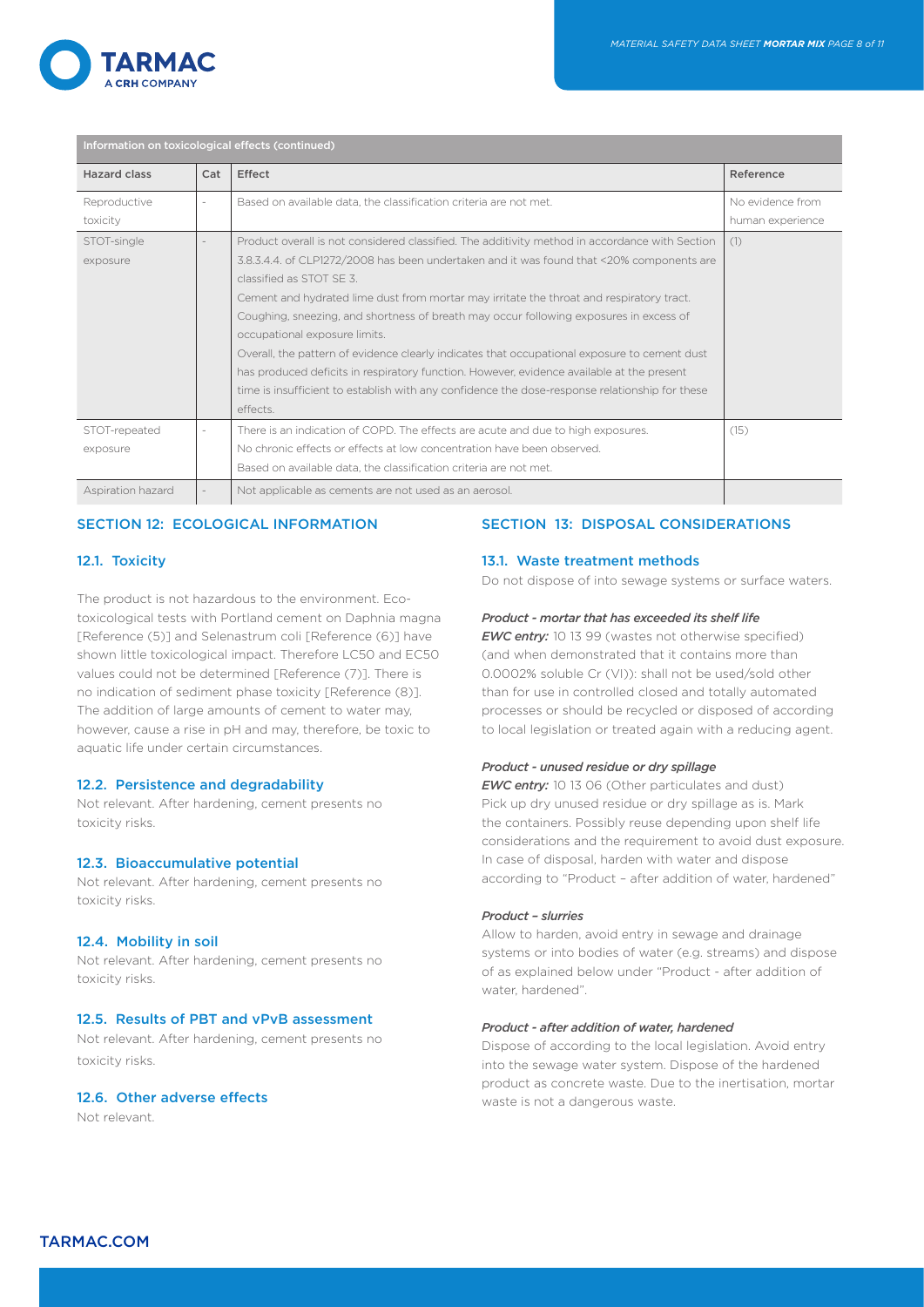

*EWC entries:* 17 01 01 (construction and demolition wastes).

#### *Packaging*

Completely empty the packaging and process it according to local legislation.

*EWC entry:* 15 01 01 (waste paper and cardboard packaging).

# SECTION 14: TRANSPORT INFORMATION

Mortar is not covered by the international regulation on the transport of dangerous goods (IMDG, IATA, ADR/RID), therefore no classification is required. No special precautions are needed apart from those mentioned under Section 8.

# 14.1. UN number

Not relevant

# 14.2. UN proper shipping name

Not relevant

14.3. Transport hazard class(es)

Not relevant

# 14.4. Packing group

Not relevant

#### 14.5. Environmental hazards Not relevant

# 14.6. Special precautions for user

Not relevant

# 14.7. Transport in bulk according to Annex II of MARPOL73/78 and the IBC Code

Not relevant

# SECTION 15: REGULATORY INFORMATION

# 15.1. Safety, health and environmental regulations/ legislation specific for the substance or mixture

# EU regulatory information

Mortar is a mixture according to REACH and is not subject to registration. The marketing and use of cement containing mortar is subject to a restriction on the content of soluble Cr (VI) (REACH Annex XVII point 47 Chromium VI compounds). Hydrated Lime is subject to registration; therefore a chemical safety assessment (CSA) has been carried out.

# National regulatory information

CONIAC Health Hazard Information Sheet No. 26 (CEMENT) Health and Safety at Work etc Act 1974 Control of Substances Hazardous to Health (Regulations) PORTLAND CEMENT DUST – criteria document for an occupational exposure limit. June 1994 (ISBN 07176 – 0763 – 1) HSE Guidance Notes EH26 (Occupational Skin Diseases – Health and Safety Precautions) HSE Guidance Note EH40 (Workplace Exposure Limits) Any authorised manual on First Aid by St. John's/ St. Andrew's/Red Cross Manual Handling Operations **Regulations** Environmental Protection Act

#### 15.2. Chemical Safety Assessment

No chemical safety assessment has been carried out for mortar by the supplier.

A Chemical Safety Assessment has however, been carried out for the hydrated lime component.

An exposure scenario (ES), for hydrated lime has been attached as Annex A. The included ES relate to the uses applicable to the Mortar Mix product.

# SECTION 16: OTHER INFORMATION

#### 16.1 Indication of changes

This safety data sheet includes the information required to meet the provisions of Regulation (EU) No 453/2010. The following sections contain revisions or new statements: 1 - 16

# 16.2 Identified uses and use descriptors and categories

A Chemical Safety Assessment has been carried out for the hydrated lime component. The table below gives an overview of all relevant identified uses of Hydrated Lime. In relation to the Mortar Mix product, only one ES was deemed to be for an applicable use. For this specific use, a set of risk management measures or localised controls has been derived (see section 8) which need to be put in place by the user of mortar to bring the exposure to an acceptable level.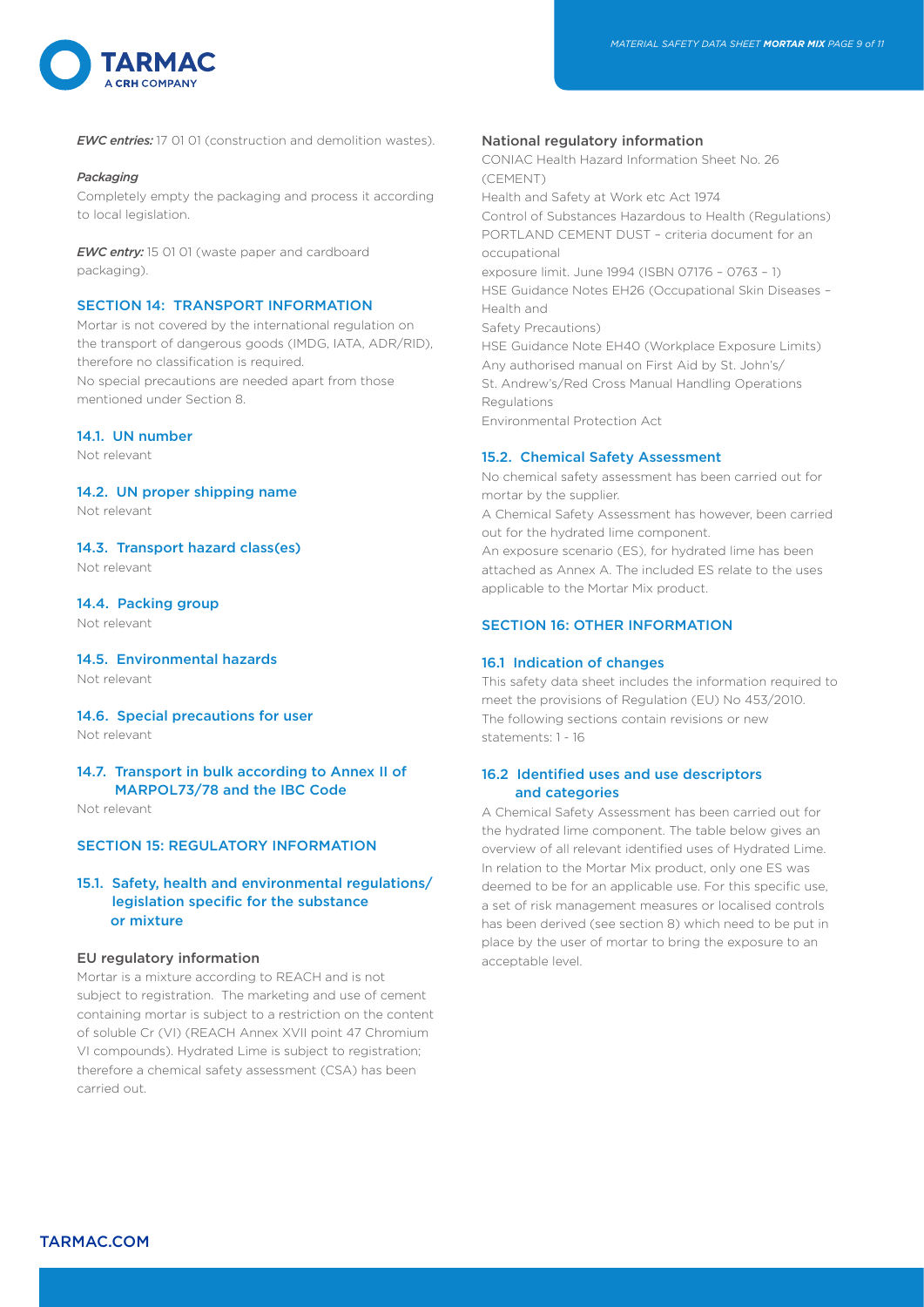

| <b>Identified Uses -</b><br><b>Use Description</b>                | Category | <b>Descriptor</b>                                                              |
|-------------------------------------------------------------------|----------|--------------------------------------------------------------------------------|
| SU 21<br>Consumer: Use<br>of Hydrated<br>Lime as a<br>building or | PC 9a    | Coatings and paints, thinners, paint<br>removers                               |
|                                                                   | PC 9b    | Fillers, putties, plasters,<br>modelling clay                                  |
| construction<br>material                                          | FRC 8c   | Wide dispersive indoor use<br>resulting in inclusion into or onto<br>a matrix  |
|                                                                   | ERC 8d   | Wide dispersive outdoor use of<br>processing aids in open systems              |
|                                                                   | FRC 8e   | Wide dispersive outdoor use<br>of reactive substances in open<br>systems       |
|                                                                   | 8f       | Wide dispersive outdoor use<br>resulting in inclusion into or onto<br>a matrix |

# 16.3 Abbreviations and acronyms

| <b>ACGIH</b>  | American Conference of Industrial Hygienists |
|---------------|----------------------------------------------|
| ADR/RID       | European Agreements on the transport         |
|               | of Dangerous goods by Road/Railway           |
| APF           | Assigned protection factor                   |
| CAS           | <b>Chemical Abstracts Service</b>            |
| <b>CLP</b>    | Classification, labelling and packaging      |
|               | (Regulation (EC)                             |
|               | No 1272/2008)                                |
| <b>COPD</b>   | Chronic Obstructive Pulmonary Disease        |
| <b>DNEL</b>   | Derived no-effect level                      |
| <i>EC50</i>   | Half maximal effective concentration         |
| ECHA          | European Chemicals Agency                    |
| <b>EINECS</b> | European Inventory of Existing               |
|               | Commercial chemical Substances               |
| EPA           | Type of high efficiency air filter           |
| ES            | Exposure scenario                            |
| <b>EWC</b>    | European Waste Catalogue                     |
| FF P          | Filtering facepiece against                  |
|               | particles (disposable)                       |
| FM P          | Filtering mask against                       |
|               | particles with filter cartridge              |
| GefStoffV     | Gefahrstoffverordnung                        |
| <b>HEPA</b>   | Type of high efficiency air filter           |
| $H\&S$        | Health and Safety                            |
| <b>IATA</b>   | International Air Transport Association      |
| <b>IMDG</b>   | International agreement on the               |
|               | Maritime transport of Dangerous              |
|               | GoodsLC50 Median lethal dose                 |
| <b>MEASE</b>  | Metals estimation and assessment of          |
|               | substance exposure, EBRC Consulting          |
|               | GmbH for Eurometaux, http://www.             |
|               | ebrc.de/ebrc/ebrc-mease.php                  |
| <b>MS</b>     | Member State                                 |
| <b>OELV</b>   | Occupational exposure limit value            |
| PRT           | Persistent, bio-accumulative and toxic       |
| PNEC          | Predicted no-effect concentration            |

| PROC                   | Process category                            |
|------------------------|---------------------------------------------|
| RE                     | Repeated exposure                           |
|                        |                                             |
| <b>REACH</b>           | Registration, Evaluation                    |
|                        | and Authorisation of Chemicals              |
| <b>RPE</b>             | Respiratory protective equipment            |
| <b>SCOEL</b>           | Scientific Committee on                     |
|                        | Occupational Exposure Limit Values          |
| SDS                    | Safety Data Sheet                           |
| <b>SE</b>              | Single exposure                             |
| <b>STP</b>             | Sewage treatment plant                      |
| STOT                   | Specific Target Organ Toxicity              |
| TLV-TWA                | Threshold Limit Value-Time-Weighted Average |
| <b>TRGS</b>            | Technische Regelnfür Gefahrst offe          |
| <b>VLE-MP</b>          | Exposure limit value-weighted average       |
|                        | in mg by cubic meter of air                 |
| <b>vPv<sub>R</sub></b> | Very persistent, very bio-accumulative      |
| w/w                    | Weight by weight                            |
| WWTP                   | Waste water treatment plant                 |

# 16.4 Key literature references and sources of data

| (1) | Portland Cement Dust - Hazard assessment                            |
|-----|---------------------------------------------------------------------|
|     | document EH75/7.                                                    |
|     | UK Health and Safety Executive, 2006.                               |
|     | Available from: http://www.hse.gov.uk/pubns/                        |
|     | web/portlandcement.pdf.                                             |
| (2) | Observations on the effects of skin irritation                      |
|     | caused by cement, Kietzman et al, Dermatosen,                       |
|     | 47, 5, 184-189 (1999).                                              |
| (3) | European Commission's Scientific Committee                          |
|     | on Toxicology, Ecotoxicology and the                                |
|     | Environment (SCTEE) opinion of the risks                            |
|     | to health from Cr (VI) in cement (European                          |
|     | Commission, 2002). http://ec.europa.eu/health/                      |
|     | archive/ph_risk/committees/sct/documents/                           |
|     | out158 en.pdf.                                                      |
| (4) | Epidemiological assessment of the occurrence                        |
|     | of allergic dermatitis in workers in the                            |
|     | construction industry related to the content of                     |
|     | Cr (VI) in cement, NIOH, Page 11, 2003.                             |
| (5) | U.S. EPA, Short-term Methods for Estimating                         |
|     | the Chronic Toxicity of Effluents and Receiving                     |
|     | Waters to Freshwater Organisms, 3rd ed.                             |
|     | EPA/600/7-91/002, Environmental Monitoring                          |
|     | and Support Laboratory, U.S. EPA, Cincinnati,                       |
|     | OH (1994a) and 4th ed. EPA-821-R-02-013, US                         |
|     | EPA, office of water, Washington D.C. (2002).                       |
| (6) | U.S. EPA, Methods for Measuring the Acute                           |
|     | Toxicity of Effluents and Receiving Waters                          |
|     | to Freshwater and Marine Organisms, 4th                             |
|     | ed. EPA/600/4-90/027F, Environmental                                |
|     | Monitoring and Support Laboratory, U.S.                             |
|     | EPA, Cincinnati, OH (1993) and 5th ed.                              |
|     | EPA-821-R-02-012, US EPA, office of water,                          |
| (7) | Washington D.C. (2002).<br>Environmental Impact of Construction and |
|     |                                                                     |